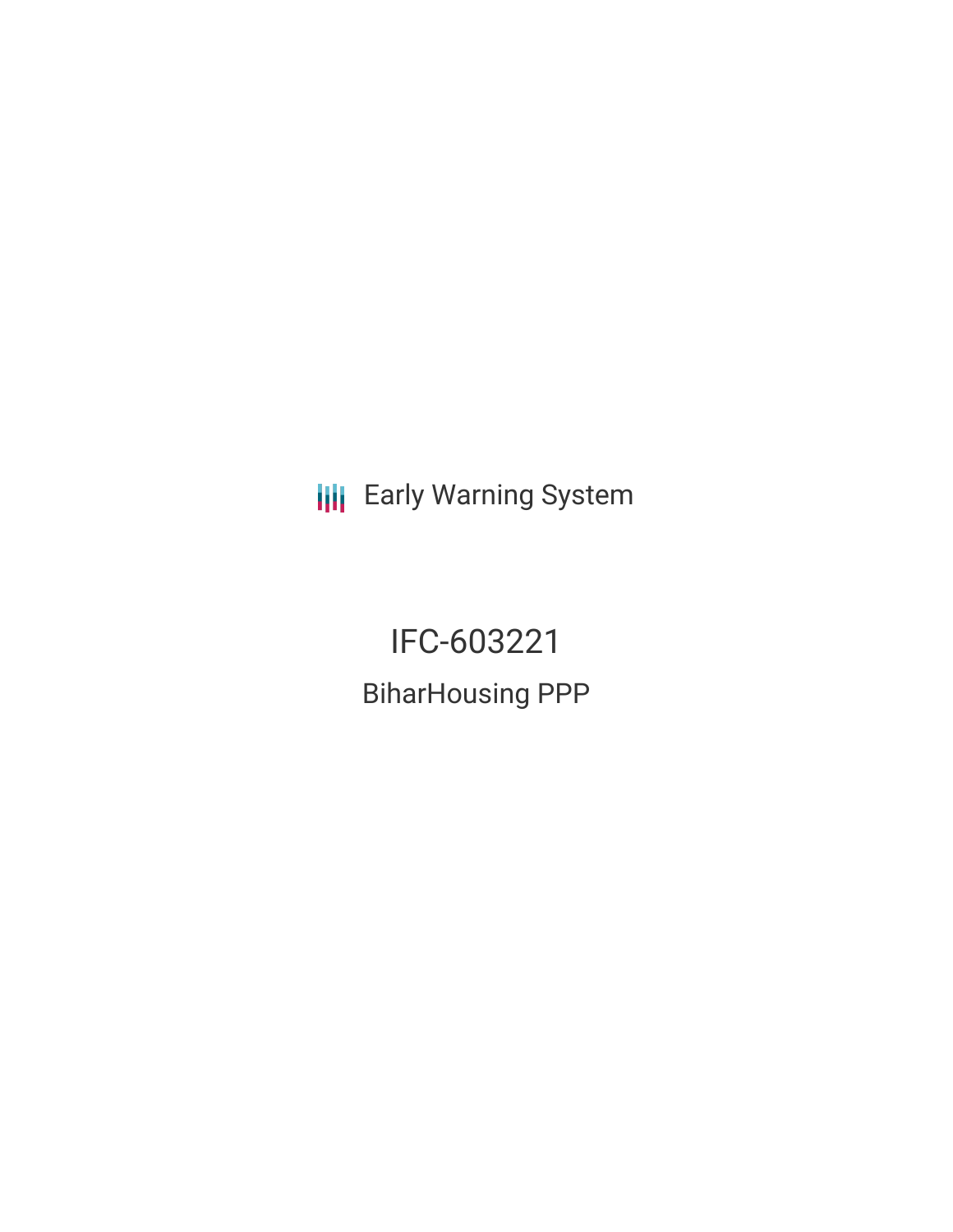### **Quick Facts**

| <b>Countries</b>              | India                                   |
|-------------------------------|-----------------------------------------|
| <b>Specific Location</b>      | Bihar                                   |
| <b>Financial Institutions</b> | International Finance Corporation (IFC) |
| <b>Status</b>                 | Active                                  |
| <b>Bank Risk Rating</b>       |                                         |
| <b>Voting Date</b>            | 2018-10-31                              |
| <b>Sectors</b>                | <b>Technical Cooperation</b>            |
| <b>Investment Type(s)</b>     | <b>Advisory Services</b>                |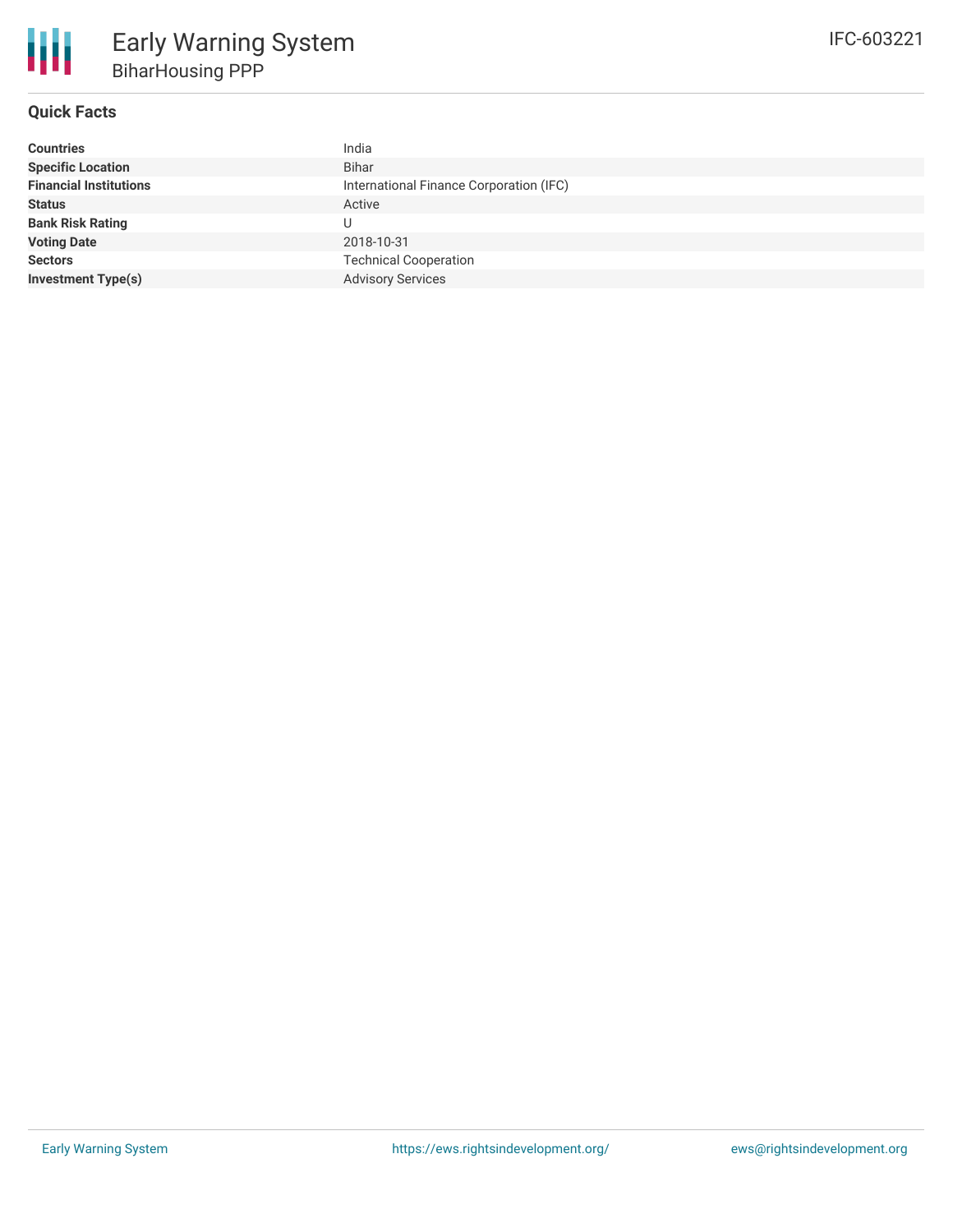

# **Project Description**

According to the bank website, IFC will provide transaction advisory support to the Government of Bihar's Urban Development and Housing Department, and Infrastructure Development Authority to implement greenfield Affordable Housing Projects in at least 3 cities across the state of Bihar, on a Public Private Partnership basis.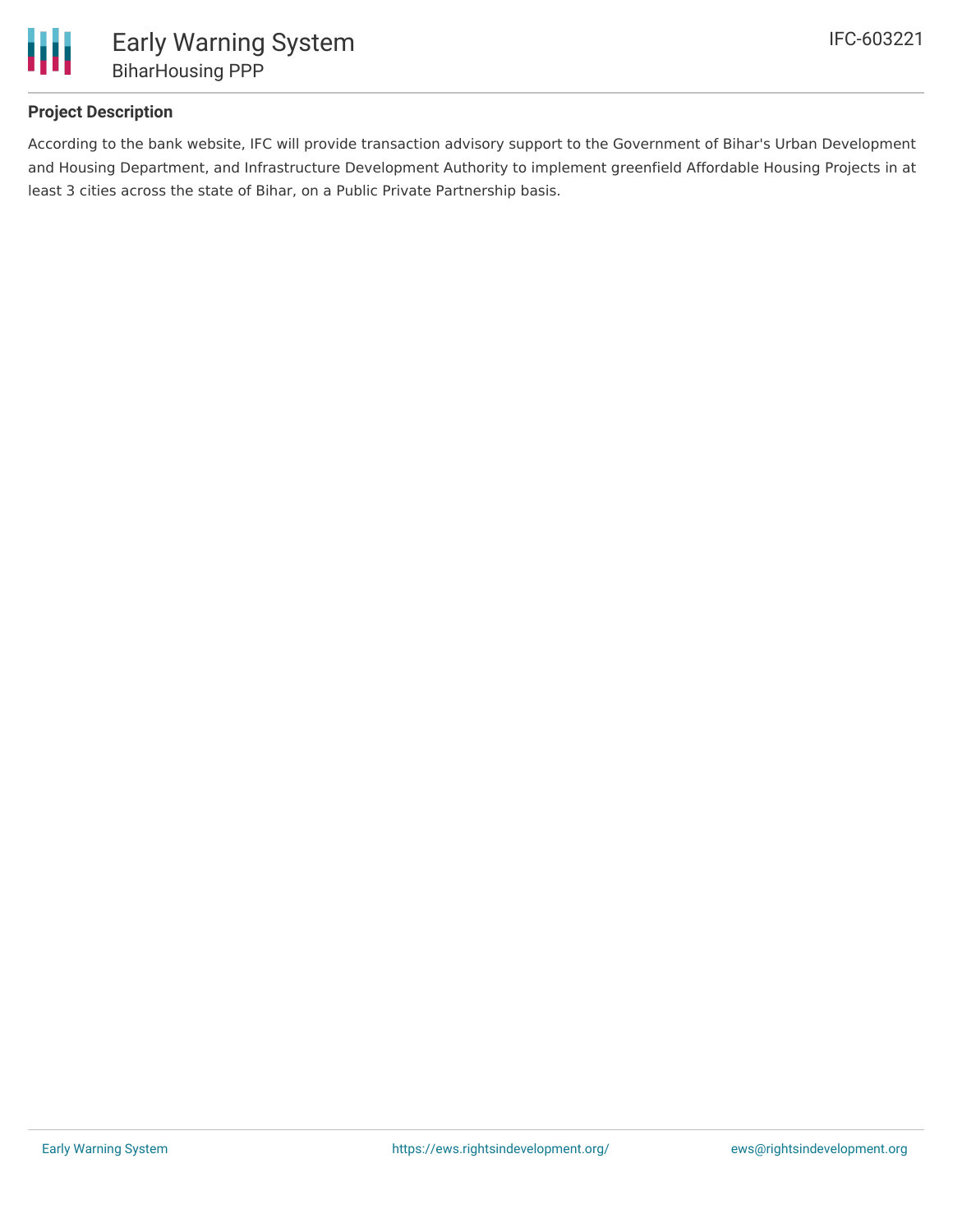### **Investment Description**

• International Finance Corporation (IFC)